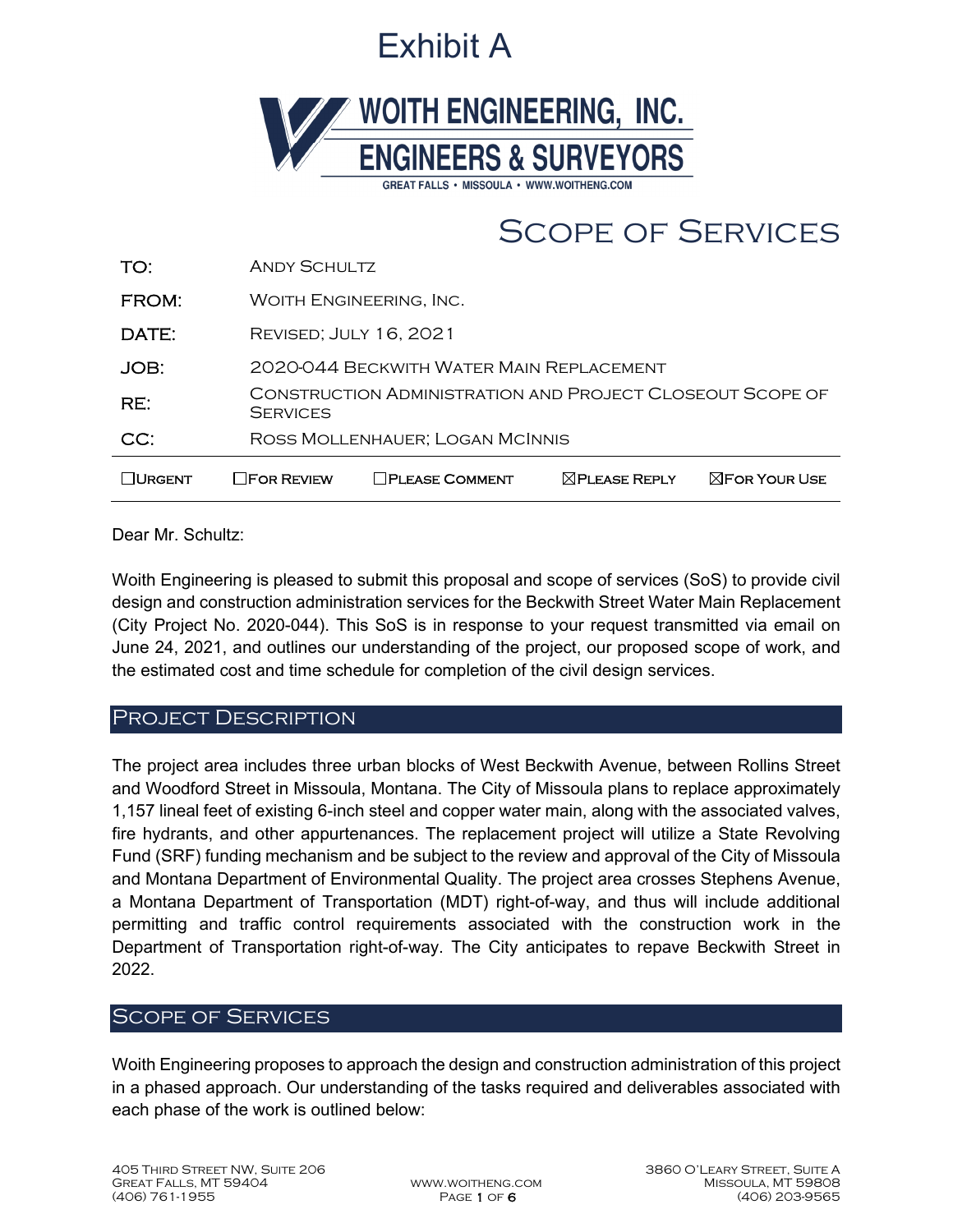

#### *1. Initial Project Coordination, including:*

- a. A topographic and boundary survey of the project area was completed by WGM Group, Inc. in December 2020. Woith Engineering will be responsible for collection any additional topographic or boundary survey data deemed necessary during the design and construction process.
- b. Collection of as-built plans and ditch cards for the existing water main, water services, and sanitary sewer mains in the project area.

#### *2. Preliminary Design Phase, including:*

- a. Woith Engineering will attend a preliminary design meeting with the City of Missoula to determine a preliminary alignment for the water main replacement.
- b. Preparation of a preliminary alignment and profile for the water main replacement, accompanied by preliminary construction plan sheets.
- c. Preparation of a preliminary project manual, including proposed contract documents and specifications.
- d. Completion and submittal of the City of Missoula Stage III public infrastructure plan review checklist.
- e. Deliverables: Schematic Designs, Preliminary Project Manual, Preliminary Construction Cost Estimate, Stage III Public Infrastructure Review Checklist

#### *3. Final Design Phase, including:*

- a. Address design review comments received during the Stage III plan review.
- b. Preparation of final alignment, profile, and construction plan sheets for water main replacement.
- c. Preparation of final design of any necessary curb, sidewalk, or driveway approach reconstructions.
- d. Preparation of final project manual. Coordinate required information for SRF funding with the City of Missoula as required.
- e. Completion and submittal of the City of Missoula Stage IV public infrastructure plan review checklist.
- f. Preparation and submission of Montana Department of Environmental Quality Water Main Extension and Replacement Checklist. Submittal shall include final construction plans, final project manual and specifications, water engineer's report, mapping, and certification letters. DEQ review fees shall be determined at the time of submittal and paid directly by the City.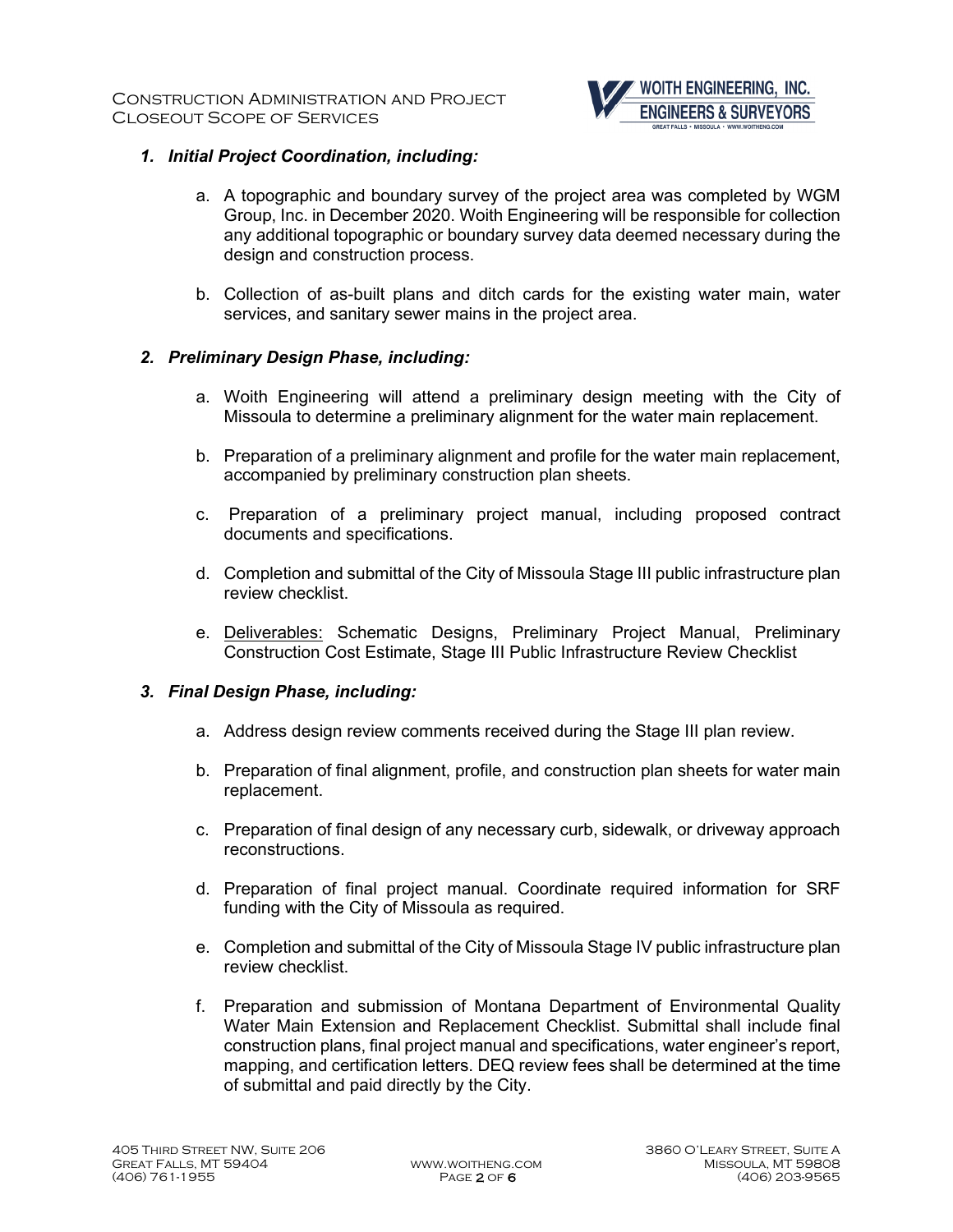

g. Deliverables: Final Design Sheets, Final Project Manual, Stage IV Public Infrastructure Review Checklist, MDEQ Water Main Extension and Replacement Checklist Submittal

#### *4. MDT Permitting and Traffic Control, including:*

- a. Preparation of Department of Transportation Occupancy Permit for major modifications to existing utility facilities within the Stephens Avenue right-of-way.
- b. Preparation of MDT environmental checklist.
- c. Preparation of traffic control plans for Stephens Avenue excavation work.
- d. Deliverables: MDT Environmental Checklist, MDT Utility Occupancy Permit, MDT Encroachment Permit

#### *5. Bidding and Construction Administration, including:*

- a. Woith Engineering will administer the construction bidding process, preparing a final quantities list and engineer's cost estimate, engineer's bid form, and instructions to bidders. Woith Engineering will answer bidder questions and prepare a certified bid tabulation.
- b. Contract administration, including review of submittals and change orders.
- c. Construction staking of new utility installations and reconstructed surface infrastructure.
- d. Construction inspection and testing certification. Woith Engineering will provide inspection services at half-time for the duration of construction, estimated to take approximately 55 to 60 working days.
- e. Completion and submittal of the City of Missoula Stage V public infrastructure plan review checklist.
- f. Materials testing and compaction testing for contractor quality control and owner quality assurance.
- g. Deliverables: Final Engineer's Opinion of Probable Cost, Bid Form and Instructions to Bidders, Certified Bid Tabulation, Stage V Public Infrastructure Plan Review Checklist.
- h. Exclusions: Scope of services excludes geotechnical investigation, if required.

#### *6. Project Closeout, including:*

a. Completion and submittal of the City of Missoula Stage VI public infrastructure plan review checklist.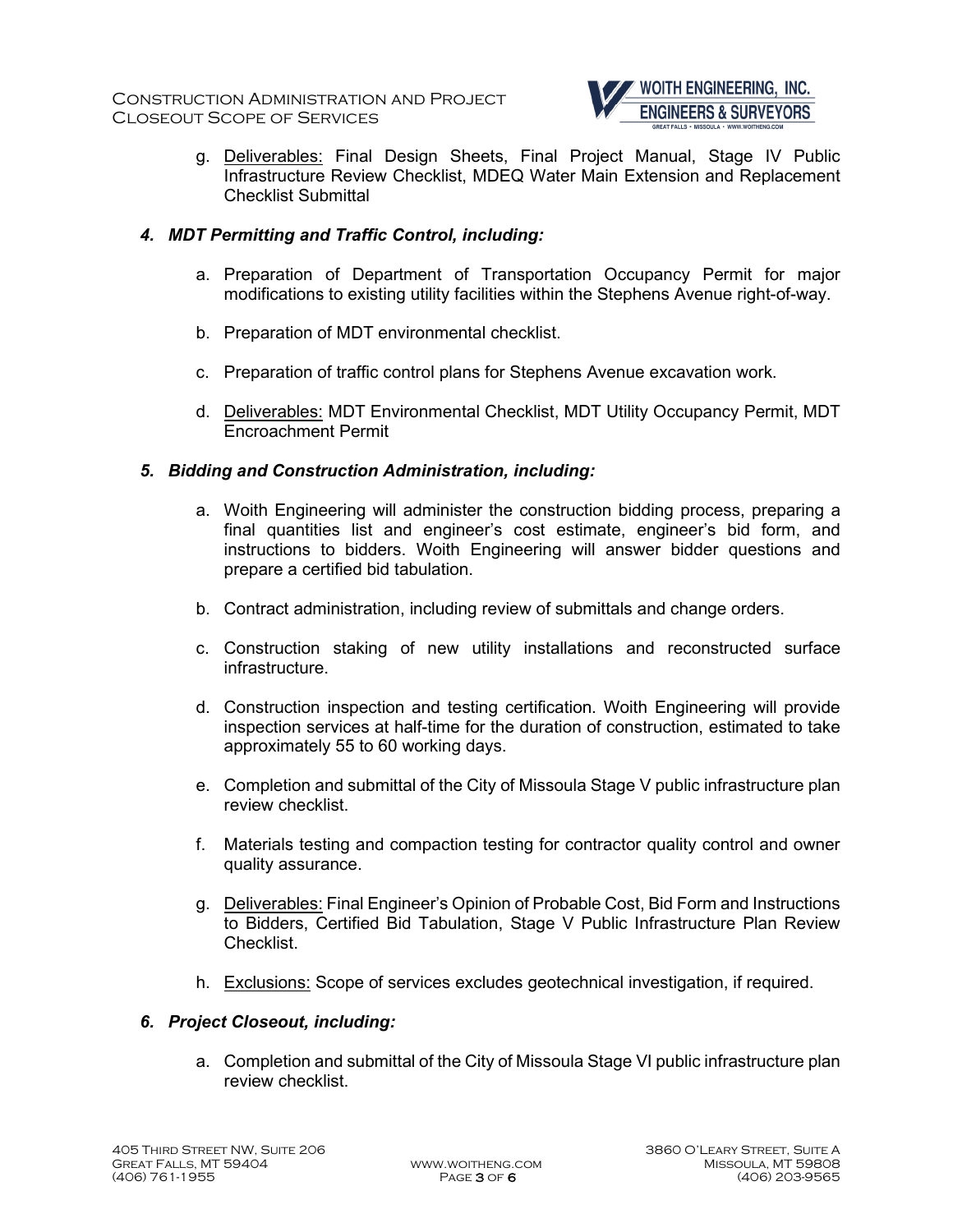

- b. Preparation of as-built drawings and final certification for the City of Missoula and the Montana Department of Environmental Quality.
- c. Completion of warranty inspection and City of Missoula Stage VII public infrastructure plan review checklist.
- d. Deliverables: Stage VI Public Infrastructure Plan Review Checklist, As-built Drawings to MDEQ and City of Missoula, Stage VII Public Infrastructure Plan Review Checklist
- 7. *Additional Services –* the SoS includes a phase for Additional Services, totaling **\$3,500**, which is to be used at the discretion of the City project manager.

#### Cost Estimate

Woith Engineering proposes to approach the design and construction administration of this project on a lump sum basis, not to exceed **\$75,185**. We will not exceed these fees for the scope of work items presented above without prior written authorization.

#### **SCHEDULE**

Based on previous conversations with you, the City anticipates to repave Beckwith Street in 2022. Thus, the project must be ready to bid by mid-December, 2021. Woith Engineering anticipates the following schedule upon receipt of the City's authorization to proceed and the preliminary alignment meeting.

Stage III Plan Review Submittal: August 20, 2021 Stage IV Plan Review Submittal: Case Correct Correct Correct October 8, 2021 Department of Environmental Quality Submittal: October 8, 2021 Publication of Bid Documents: December 3, 2021

Thank you for the opportunity to submit this proposal. We look forward to working with you on this project. If you have any questions, please contact me at (406) 203-9565.

Sincerely,

#### **Woith Engineering, Inc**

J Kody Swartz, P/El

 $\overline{a}$ 

Matt Hammerstein, E.I.

405 Third Street NW, Suite 206 3860 O'Leary Street, Suite A GREAT FALLS, MT 59404 WWW.WOITHENG.COM (406) 761-1955 Page 4 of 6 (406) 203-9565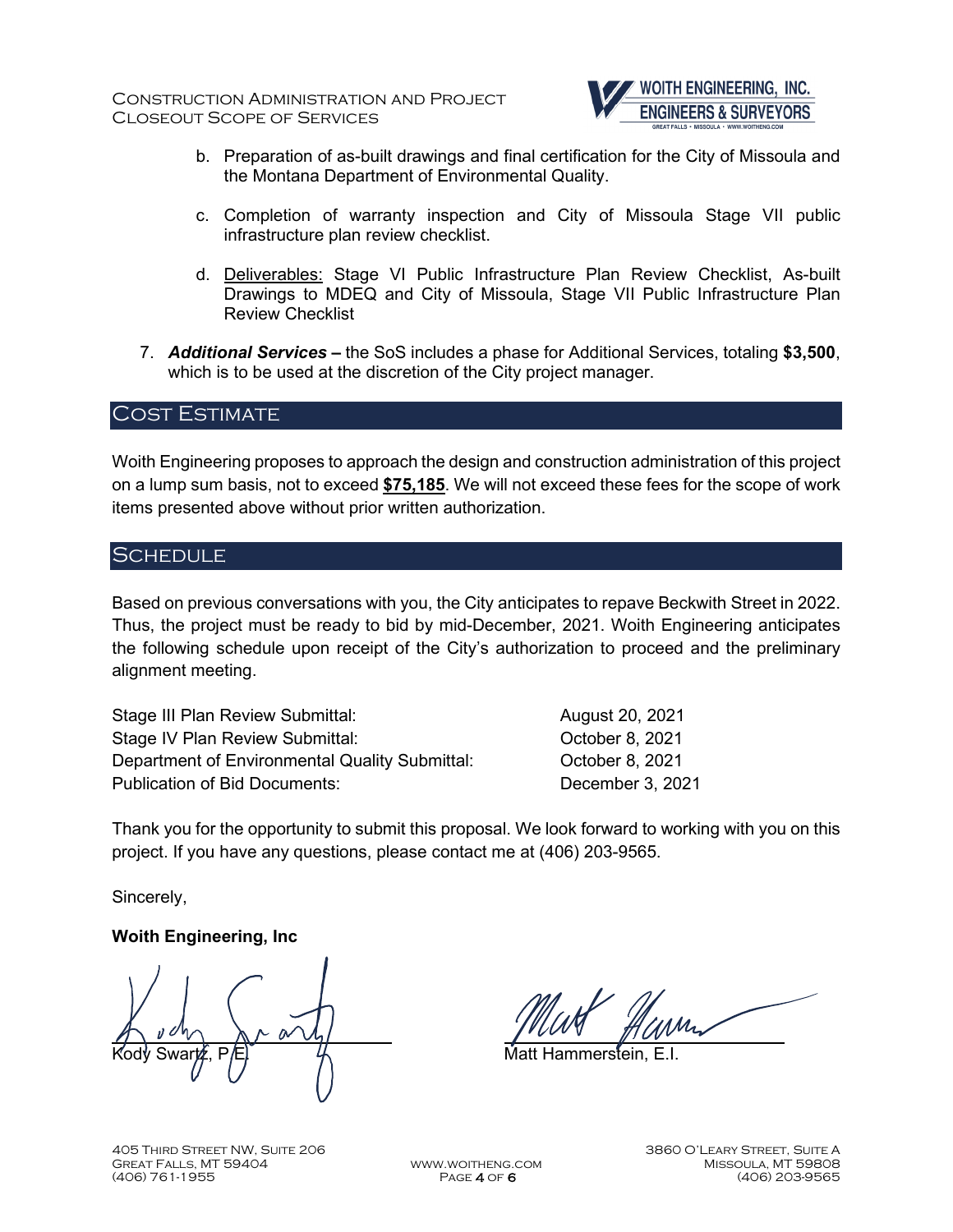

#### Encl: Fee Estimate for Professional Services: Beckwith Street Water Main **REPLACEMENT**

| Fee Estimate for Professional Services - Beckwith Street Water Main Replacement |                                                                                                                                                                                                                                                         |                       |                                       |                 |                             |            |                         |              |
|---------------------------------------------------------------------------------|---------------------------------------------------------------------------------------------------------------------------------------------------------------------------------------------------------------------------------------------------------|-----------------------|---------------------------------------|-----------------|-----------------------------|------------|-------------------------|--------------|
| Item<br>No.                                                                     | Description                                                                                                                                                                                                                                             | Principal<br>Engineer | Professional<br>Engineer/<br>Surveyor | CAD<br>Designer | <b>Staff</b><br>Engineer/El | Admin      | 1-Man<br>Survey<br>Crew | <b>TOTAL</b> |
|                                                                                 | 1.0 Scope of Services and Project Coordination                                                                                                                                                                                                          |                       |                                       |                 |                             |            |                         |              |
| 1.1                                                                             | Develop scope, fee and agreement. Project Management and<br>coordination in project meetings within Woith Engineering.                                                                                                                                  | 2.0                   |                                       |                 | 8.0                         |            |                         | \$1,130.00   |
| 1.2                                                                             | Collect additional survey data in the field as necessary.<br>Prepare AutoCAD basemap of survey data to be used during<br>the design process.                                                                                                            |                       |                                       | 8.0             |                             |            | 8.0                     | \$1,960.00   |
|                                                                                 | <b>Total Hours</b>                                                                                                                                                                                                                                      | 2.0                   | 0.0                                   | 8.0             | 8.0                         | 0.0        | 8.0                     |              |
|                                                                                 | 1.0 Scope of Services and Project Coordination Fee Total                                                                                                                                                                                                |                       |                                       |                 |                             |            |                         | \$3,090.00   |
|                                                                                 | 2.0 Preliminary Design                                                                                                                                                                                                                                  |                       |                                       |                 |                             |            |                         |              |
| 2.1                                                                             | Attend preliminary alignment coordination meeting with City of<br>Missoula staff.                                                                                                                                                                       | 2.0                   |                                       |                 | 2.0                         |            |                         | \$530.00     |
| 2.2                                                                             | Prepare preliminary water main replacement alignment and<br>profile. Prepare first draft of construction plan and profile<br>sheets. Prepare preliminary design for ADA ramps, sidewalks,<br>and driveways requiring replacement.                       | 1.0                   |                                       | 8.0             | 24.0                        |            |                         | \$3,445.00   |
| 2.3                                                                             | Prepare preliminary project manual. A full project manual will<br>be required at DEQ review. Include additional required items<br>for SRF funding to be coordinated with the City of Missoula.                                                          | 2.0                   |                                       |                 | 24.0                        |            |                         | \$2,730.00   |
| 2.4                                                                             | Quality assurance; complete Stage III checklist and submittal to<br>City of Missoula.                                                                                                                                                                   | 4.0                   |                                       |                 | 8.0                         |            |                         | \$1,460.00   |
|                                                                                 | <b>Total Hours</b>                                                                                                                                                                                                                                      | 9.0                   | 0.0                                   | 8.0             | 58.0                        | 0.0        | 0.0                     |              |
| 2.0 Preliminary Design Fee Total                                                |                                                                                                                                                                                                                                                         |                       |                                       |                 |                             | \$8,165.00 |                         |              |
|                                                                                 | 3.0 Final Design                                                                                                                                                                                                                                        |                       |                                       |                 |                             |            |                         |              |
| 3.1                                                                             | Address comments received from City of Missoula on Stage III<br>construction plans and project manual. Meet with City of<br>Missoula as required for further project coordination.                                                                      | 2.0                   |                                       | 4.0             | 8.0                         |            |                         | \$1,570.00   |
| 3.2                                                                             | Prepare final water main replacement alignment and profile.<br>Prepare final water service relocation plans. Prepare final draft<br>of construction plan and profile sheets.                                                                            | 4.0                   |                                       | 8.0             | 40.0                        |            |                         | \$5,540.00   |
| 3.3                                                                             | Prepare final design of curb and sidewalk replacement,<br>driveway replacements, and ADA replacements.                                                                                                                                                  | 2.0                   |                                       |                 | 20.0                        |            |                         | \$2,330.00   |
| 3.4                                                                             | Prepare final project manual. Coordinate required information<br>for SRF funding with City of Missoula as required.                                                                                                                                     | 8.0                   |                                       |                 | 20.0                        |            |                         | \$3,320.00   |
| 3.5                                                                             | Quality assurance; complete Stage IV checklist and submittal<br>to City of Missoula.                                                                                                                                                                    | 4.0                   |                                       |                 | 8.0                         |            |                         | \$1,460.00   |
| 3.6                                                                             | Prepare Montana Department of Environmental Quality<br>certified checklist and plan review submittal. Submittal to<br>include certified checklist, construction plans, final project<br>manual, engineering report, mapping, and certification letters. | $4.0$                 |                                       |                 | 8.0                         |            |                         | \$1,460.00   |
| 3.7                                                                             | Address final City of Missoula and Department of<br>Environmental Quality comments; finalize construction plans<br>and project manual.                                                                                                                  | 2.0                   |                                       |                 | 16.0                        |            |                         | \$1,930.00   |
|                                                                                 | <b>Total Hours</b>                                                                                                                                                                                                                                      | 26.0                  | 0.0                                   | 12.0            | 120.0                       | 0.0        | 0.0                     |              |
| 3.0 Final Design Fee Total<br>\$17,610.00                                       |                                                                                                                                                                                                                                                         |                       |                                       |                 |                             |            |                         |              |
|                                                                                 |                                                                                                                                                                                                                                                         |                       |                                       |                 |                             |            |                         |              |